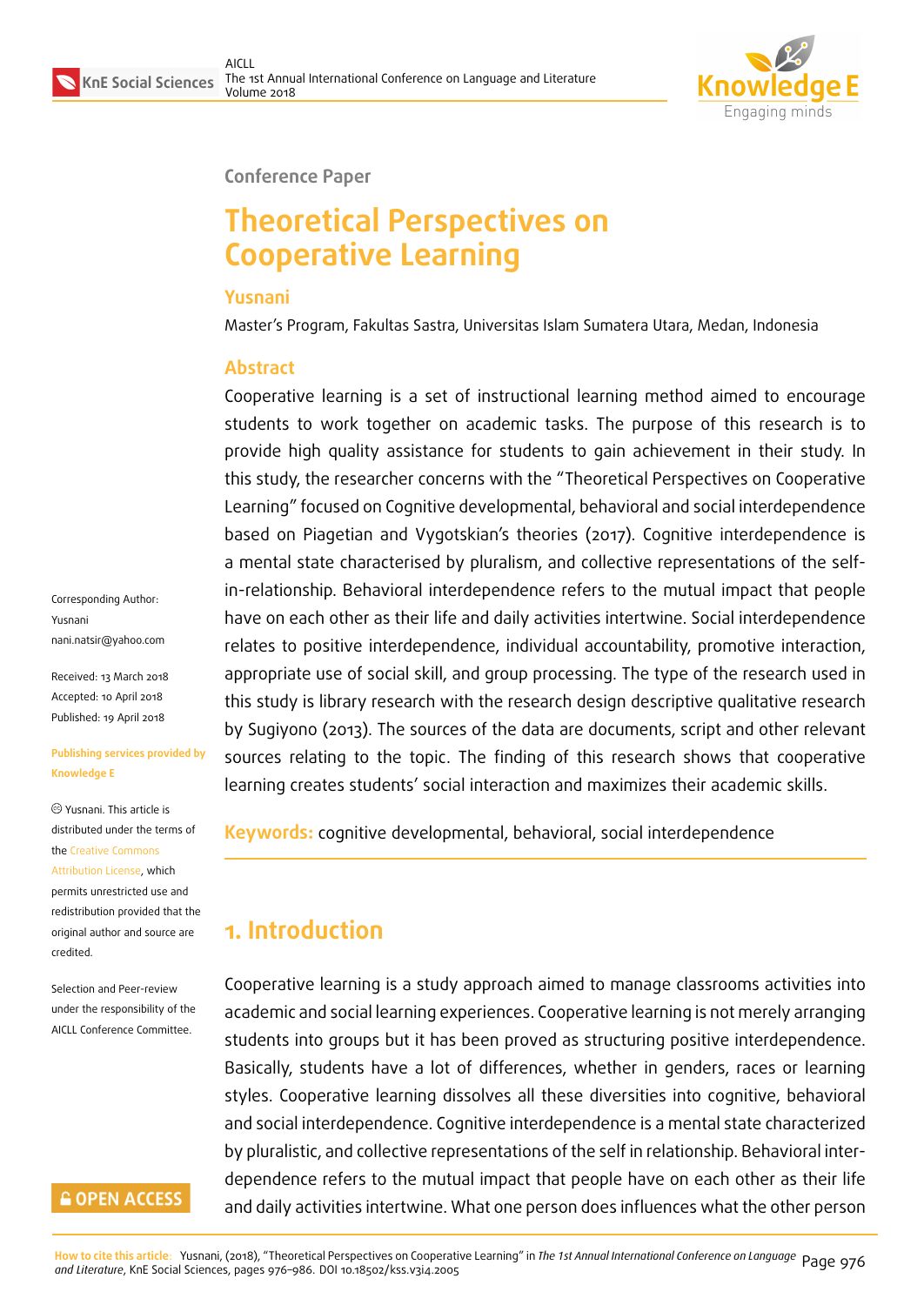



wants to do and can do. Behavioral interdependence strengthens the relationship among people in one group. It is like the bond or unity of them. Social interdependence in cooperative learning produces positive interdependence, individual accountability, promotive interaction, appropriate use of social skill and group processing. Cooperative learning is an alternative learning method besides teacher-oriented method because in this present time students rarely construct face to face interaction among others due to their addiction to gadget. Thus this condition causes neglectedness. To create a more friendly atmosphere in learning, there must be a teaching method that can improve social interaction. Cooperative learning is the way it is.

### **2. Literature Review**

There have been many scholars developing theories of cooperative learning. In this study, the researcher focuses on Piaget's and Vygotsky's theories. Jean Piaget's work (1959) stressed on the benefits of cognitive conflicts among students that expose students' misconceptions and lead to higher quality understandings. Vygotsky's work (1978, p.90) stressed benefits of collaborating with a more expert peer because what a student carries out jointly with another could be incorporated into his or her individual performance.

Research on cooperative learning strategies has been done from 2 major theoretical perspectives, developmental and motivational. The developmental perspective, based on Piagetian and Vygotskian theories, holds that task-focused interaction among students enhances learning by creating cognitive conflicts and by exposing students to higher-quality thinking. In contrast, motivational theories of cooperative learning emphasize that rewarding groups on the basis of the individual learning of all group members creates peer norms and sanctions favoring achievement-related efforts and active helping of peers. In the developmental view, incentives for group learning efforts are unnecessary, while in the motivationalist view they are crucial to enhance learning outcomes. From the developmental perspective, the effects of cooperative learning on student achievement would be largely due to the use of cooperative tasks. In this view, the opportunity for students to discuss, argue, and present their own and listen to one another's viewpoints is the critical element of cooperative learning with respect to student achievement.

The main theory that underpins cooperative learning refers to social constructivism advanced by Vygotsky who considered that the roles of culture and society, language, and interaction are important in understanding how humans learn. Vygotsky assumed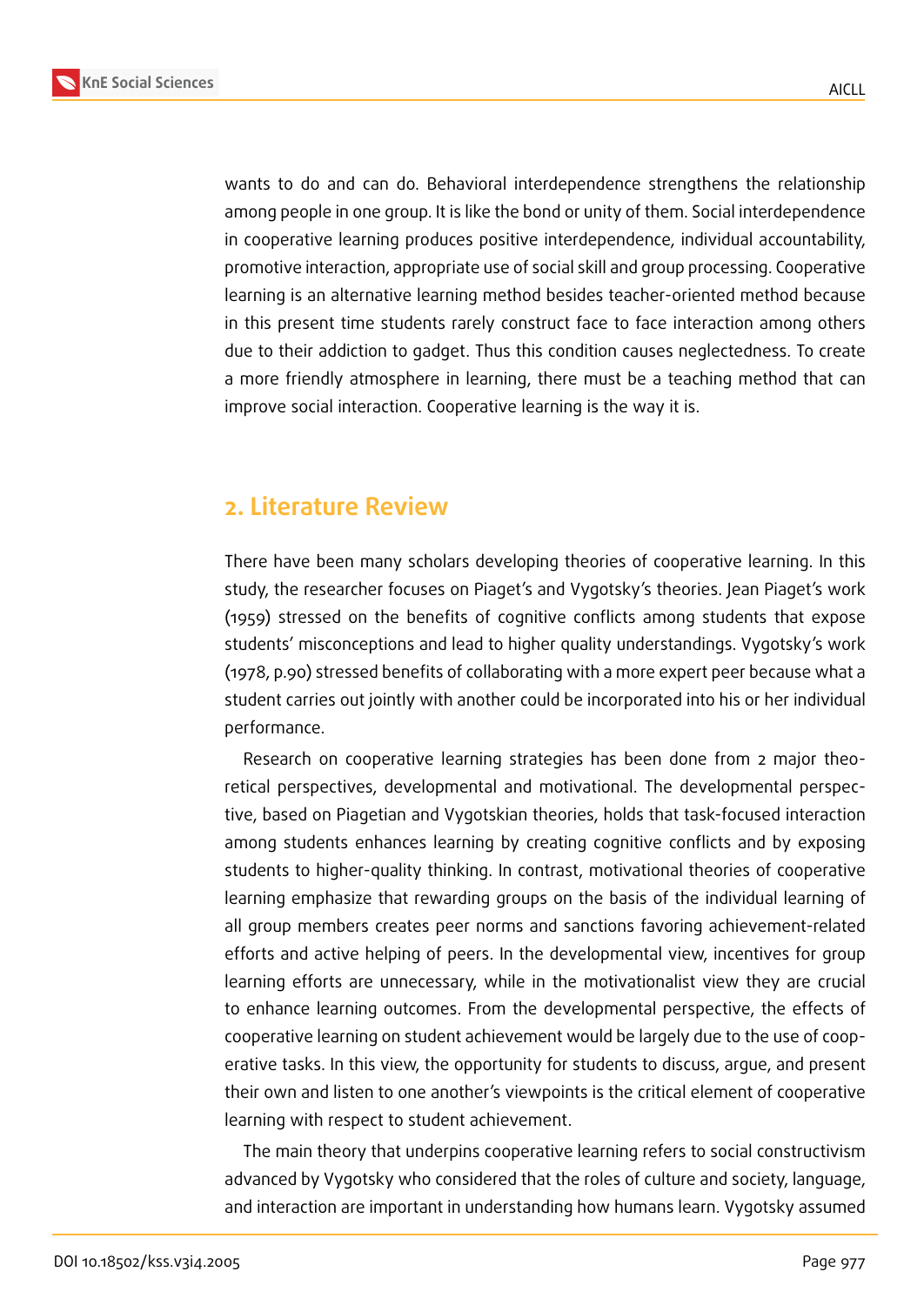**KnE Social Sciences**



that knowledge is cultural; he took a socio-cultural approach in his study with children. This approach can be briefly described as "cooperative" and "cultural." Vygotsky asserted that the development of individuals, including their thoughts, languages, and reasoning processes, is a result of culture. These abilities are developed through social interactions with others therefore, they represent the shared knowledge of a given culture. Vygotsky studied the growth of children from their environment and through their interaction with others, he found that what are given and what happens in the social environment (e.g., dialogues, actions, and activities), help children learn, develop, and grow.

In Vygotsky's social constructivism, social interaction is an important way in which children learn knowledge available in their culture without needing to reinvent it by them. Parents, adults, caregivers, teachers, and peers play important roles in the process of appropriation in children's learning. Teachers and adults give direction and instructions, comments, and feedback to students. These are not passively received by students because they also communicate with teachers, conveying them their problems or their answers in an interactive manner. Children also use conversations in working with their peers in handling exercises, projects, and problems. In this way, they exchange ideas and receive information, thereby they generate understanding and develop knowledge.

This process of learning is regarded as important because knowledge itself is developed through history, and it should go through appropriation in a social environment. Learning is achieved through the process of development; hence, learners should be active participants in the process of learning. Activity is important in learning; it is also a key concept in socio-cultural theories that explain the importance of doing. By engaging in meaningful activities, learners interact with peers and more knowledgeable people. Through interaction, children develop dialogues within the structure of activities; as a result, learning and development occurs. To Vygotsky, language plays an important role in learning.

### **3. Research Method**

Research design is a procedural plan adopted by the researcher to conduct the research. One of the research designs based on its purpose, approach, process, assumption, role of researcher and methods is qualitative descriptive research. According to Sugiyono (2013) the processes of qualitative research are designed of three stages: descriptive stage (including social context; place, actor and activity), reductive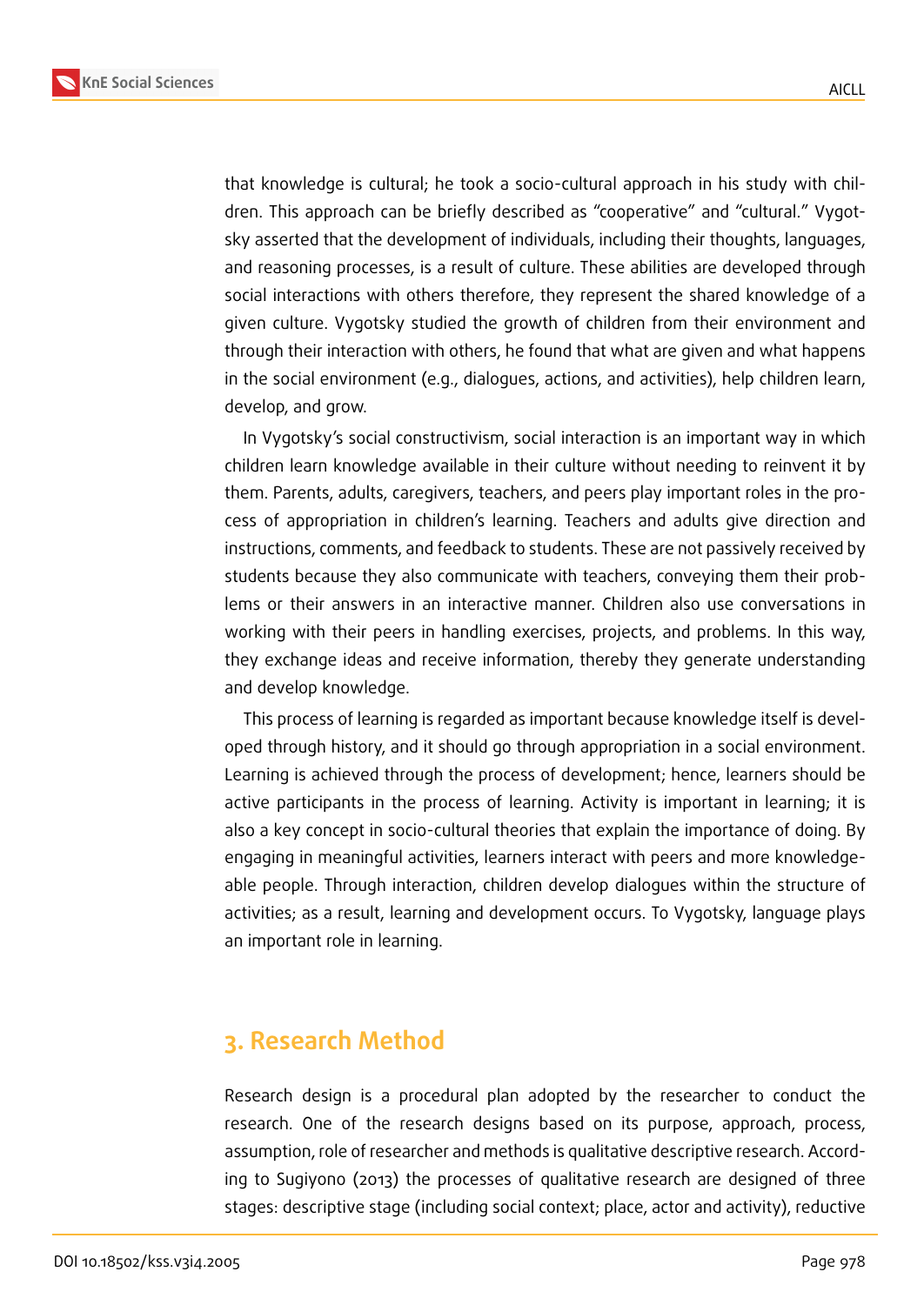

stage (deciding focus, selecting the ones described), selection stage (elaborating focus to be more detailed components).

The type of the research used in this study is library research. The sources of the data are documents, script and other relevant sources that relate to the topic.

### **4. Discussion**

### **4.1. Cooperative learning practice**

In order to construct a lesson in cooperative learning model, the following 5 principles and elements should be included:

- Each member in a group has a unique contribution for group success.
- All members in a group must be accountable for mastering the concept.
- Some group work may be done individually but some must be done interactively among group members and provide feedback and challenge to one another to reach the mutual goal.
- Group members are guided to develop.
- Team members decide the group goals, describe what actions benefit the group, periodically assess what they have done and identify changes to be made to get better result. Systematically good structured collaboration ensures long term success.

### **4.2. Cooperative learning methods and models**

Various cooperative learning methods and models have been developed over the years by different scholars and put into actual practice in the classroom. In general, cooperative learning methods are classified into 2 parts:

• Structured Team Learning

It involves rewards to teams based on the learning progress of their members, and they are also characterized by individual accountability, which means that team success depends on individual learning, not group products.

• Informal Group Learning Methods

It covers methods more focused on social dynamics, projects, and discussion than on mastery of well-specified content.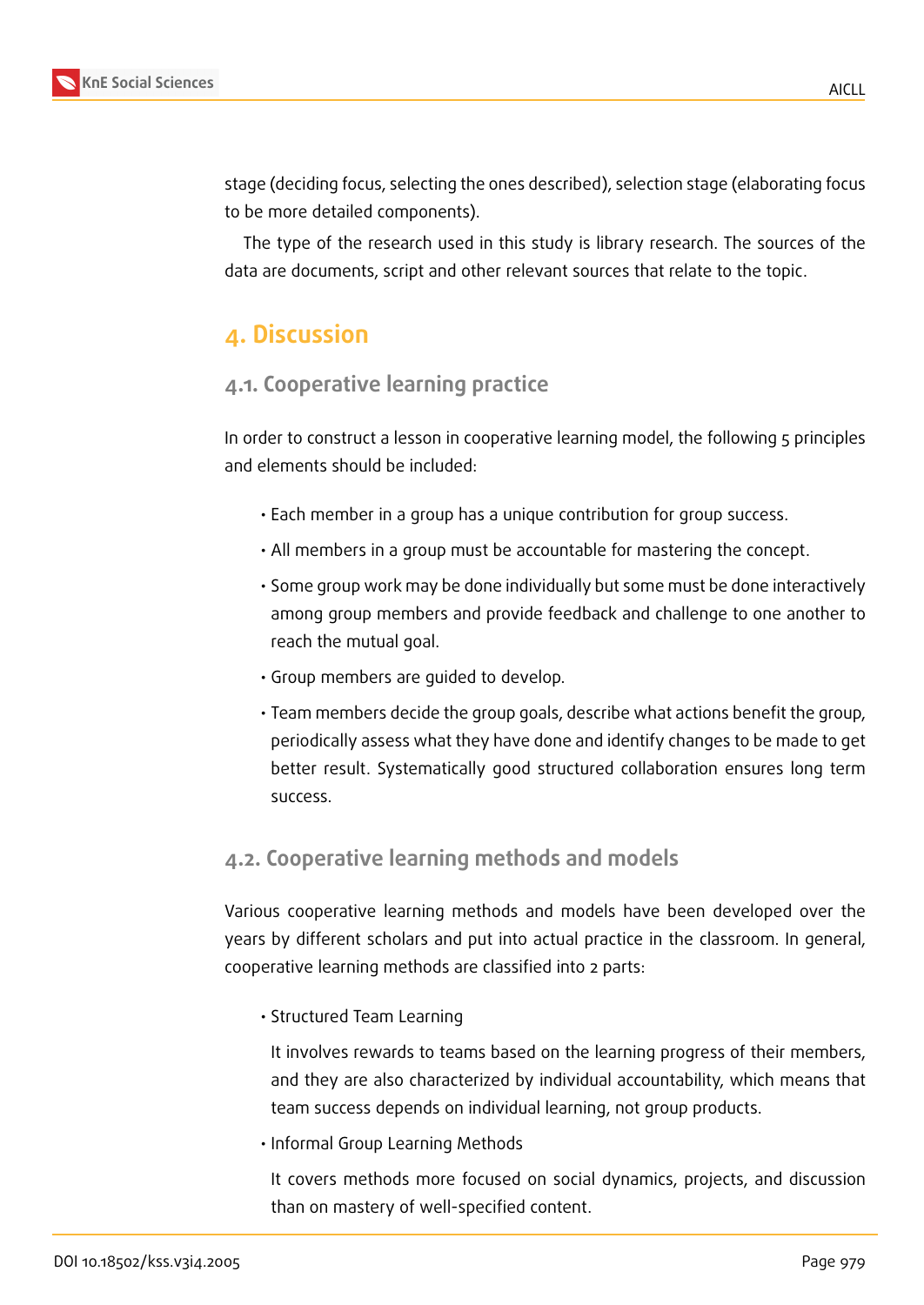

The followings are different models of cooperative learning:

| <b>Categories</b>                  | <b>Models</b>                                                                                                                                                        |
|------------------------------------|----------------------------------------------------------------------------------------------------------------------------------------------------------------------|
|                                    | Structured Team Learning - Student Teams-Achievement Division (STAD)<br>- TEAMS-Games-Tournament (TGT)<br>- Cooperative Integrated Reading and Composition<br>(CIRC) |
| Informal Group Learning<br>Methods | Jigsaw II<br>- Learning Together<br>- Think-Pair-Share<br>- Group Investigation                                                                                      |

### **4.3. Structured team learning**

#### **4.3.1. Student teams-achievement division (STAD)**

STAD is appropriate to use in a wide variety of subjects including mathematics, language, arts and social studies.

According to Slavin (1995), STAD consists of four steps:

- Whole-class presentation
- Group discussion

Heterogeneous teams of four are formed, based on students' performance level, ability, sex, ethnicity and social economic status, to study the materials and do the worksheets.

• Test

After the group discussion, all students take individual test on the material, at which time they cannot help one another. Usually, the quizzes are in the form of multiple-choice questions. Students test scores are compared to their own past averages, and points are awarded based on the degree to which students can meet or exceed their own earlier performances.

• Group recognition

These points are then summed to form team scores; the group with the highest average group improvement score receives a group reward.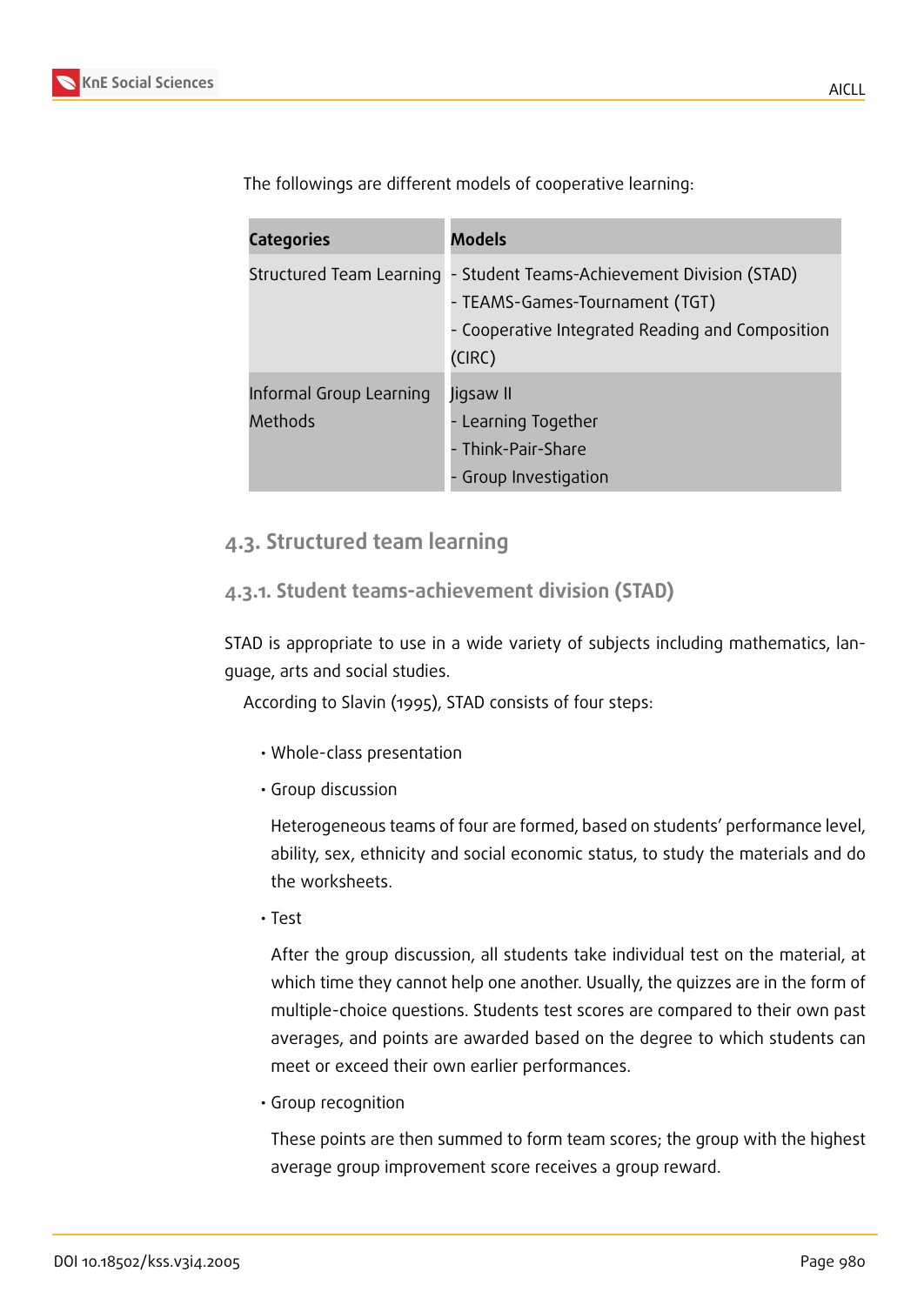#### **4.3.2. Teams-games-tournament (TGT)**

TGT uses the same teacher presentations and teamwork as in STAD, but replaces the test with weekly tournament game which does not use the system of improvement score.

Team-Games-Tournament has 4 steps:

- Whole-class presentation
- Group discussion
- Tournament
- Group recognition

#### **4.3.3. Cooperative integrated reading and composition (CIRC)**

Developed by Slavin, CIRC is designed for use with specific materials for teaching reading and writing in the upper elementary grades. CIRC comprises three major language activities:

- Basal-related activities
- Direct instruction in reading comprehension, and
- Integrated language arts/writing

All students are assigned to teams composed of two pairs from two different groups. Each heterogeneous group is made up of a high ability pair and a low ability pair. In other words, while the pair is homogeneous in ability, the group is heterogeneous in ability. Different reading materials are assigned to the pairs according to their ability so that all members have an equal opportunity to succeed.

Research on CIRC has found positive effects in upper-elementary and middle school reading.

#### **4.4. Informal group learning methods**

#### **4.4.1. Jigsaw II**

Jigsaw was originally designed by Elliot Aronson and his colleagues in 1978. Slavin (1994) developed a modification of Jigsaw by adapting Elliot Aronson's technique. It is appropriate to use in subjects like language, literature and social studies in which the learning materials are in the written narrative mode.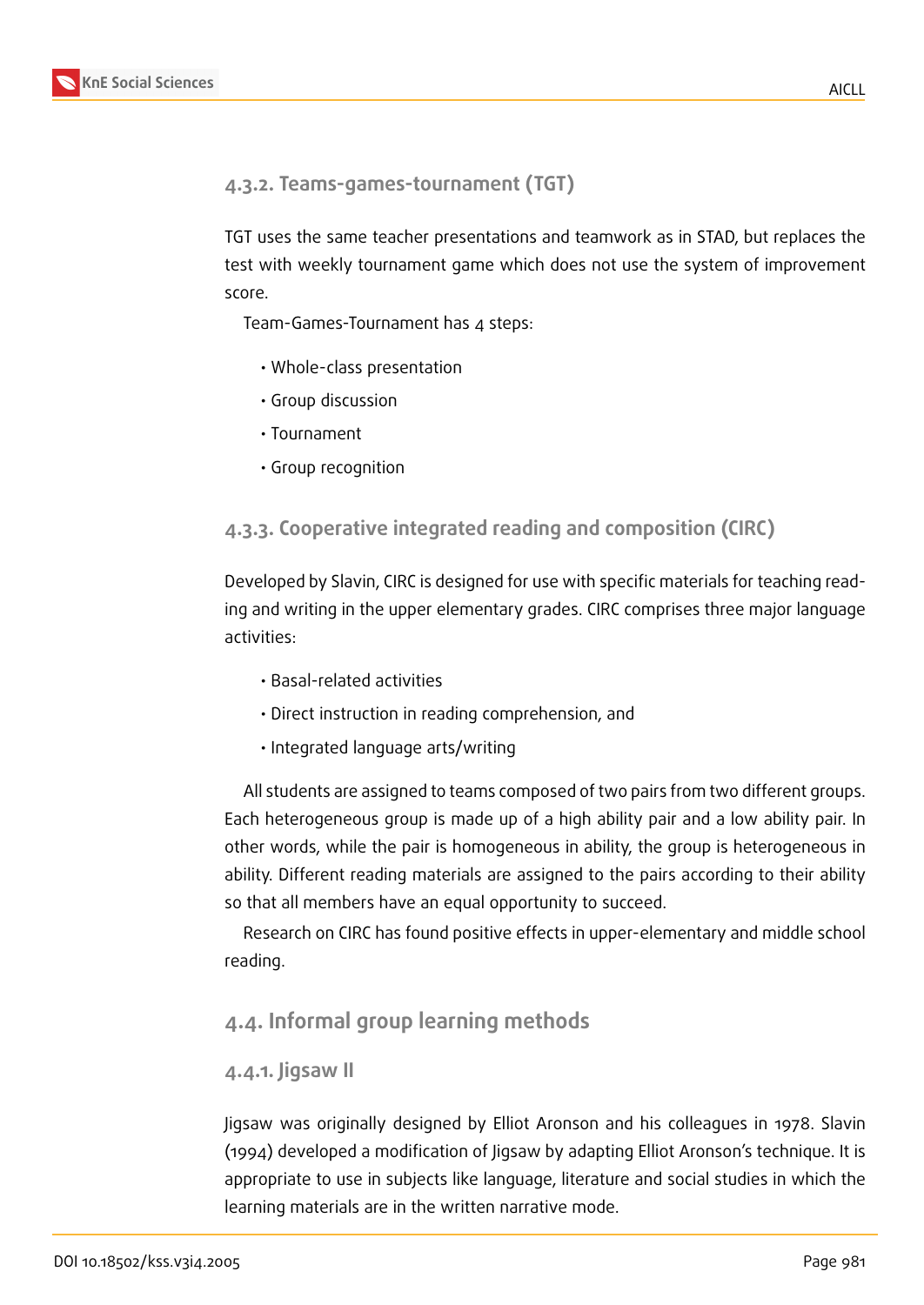Jigsaw II has 5 steps:

- Reading
- Expert group discussion
- Home group reporting
- Testing, and
- Group recognition

#### **4.4.2. Learning together**

David Johnson and Roger Johnson developed the Learning Together models of cooperative learning [2]. The model is characterized by the 5 elements of cooperative learning:

- Positive Int[er](#page-9-0)dependence
- Individual and group accountability
- Face-to-face promotive interaction
- Interpersonal and small group skills
- Group processing

#### **4.4.3. Think-pair-share**

Kagan (1989) developed the Structural Approach based on using 'structure' which is defined as content-free ways of organizing social interaction in the classroom.

One of easy-to-use cooperative learning structures is Think-Pair-Share which consists of 3 steps:

- For example, in a reading comprehension lesson, each student is asked to do silent reading on the comprehension material or passage and to try to answer the questions provided by teachers.
- After working individually for an answer, students pair up and share their views on the questions until they have consensus on an answer. During the sharing, half of the class is practicing the skill of speaking; while the other half is practicing the listening skill. Kagan and Kagan (1994) call this simultaneous interaction because 'it increases the number of students actively involved at any one moment and thus the amount of active participation time per student'.
- The students share their answers with the whole class.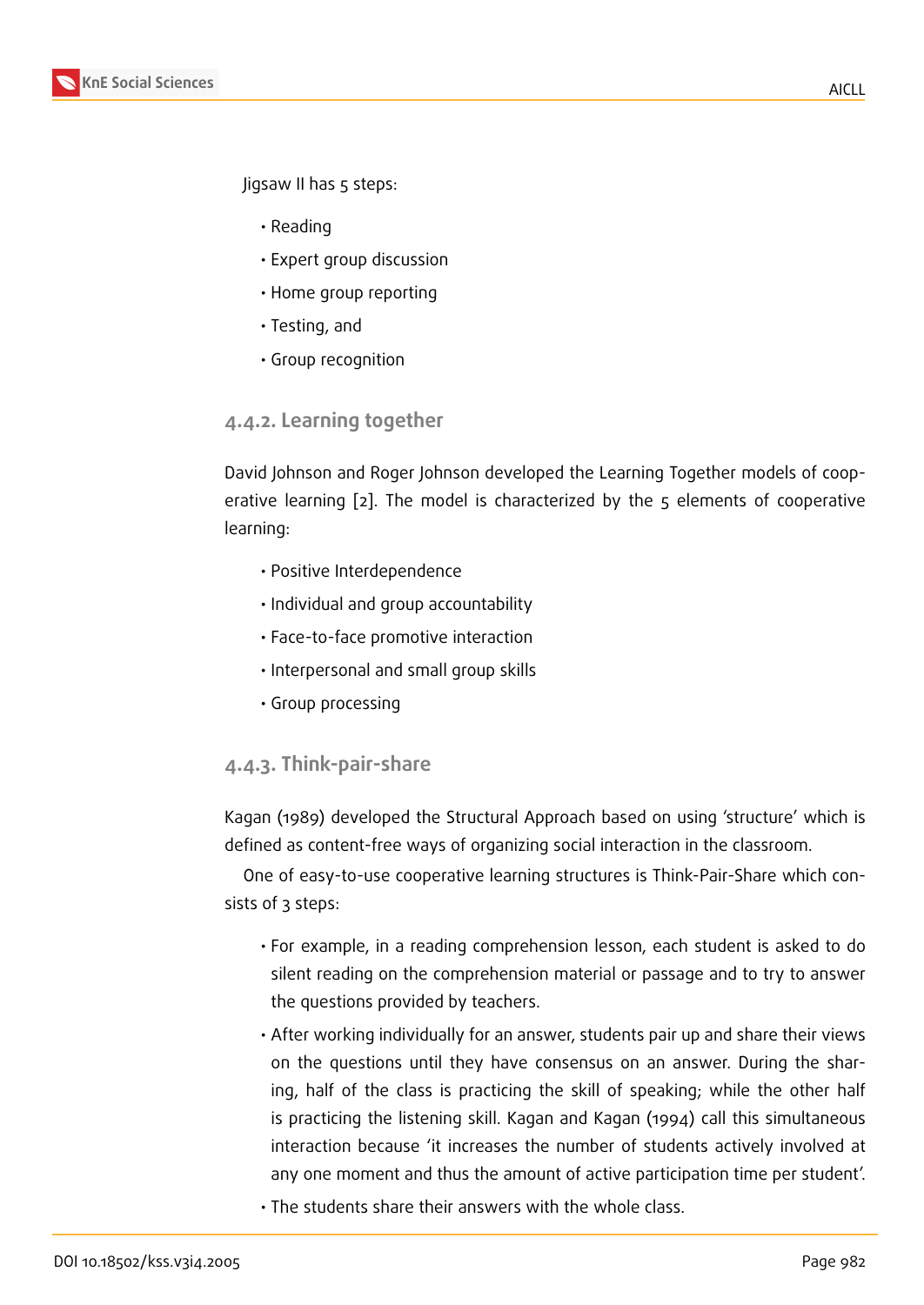



#### **4.4.4. Group investigation**

Group investigation, developed by Shlomo Sharan and Yael Sharan in 1992, is a general classroom organization plan in which students work in small groups using cooperative inquiry, group discussion and cooperative planning and projects.

According to Sharan and Sharan (1994), the implementation of group investigation has 6 stages:

- Determining subtopics and organizing into groups
- Planning investigation
- Carrying out investigation
- Planning a presentation
- Giving a presentation
- Evaluating achievement

Below is the Syntax model of overall cooperative learning.

| <b>Phases</b>                    | <b>Activity</b>                                                                                                                |
|----------------------------------|--------------------------------------------------------------------------------------------------------------------------------|
| Decide the topic                 | Elaborate the topic into proportional details                                                                                  |
| Present goals and set            | Explain the target of learning                                                                                                 |
| Organize students into<br>groups | Divide the students into effective groups                                                                                      |
| Assist team work and<br>study    | Give assistance to group members while doing the<br>task                                                                       |
| Test on materials                | Evaluate the group members on the presenting<br>topic or give chance to the group to give<br>presentation related to the topic |
| Provide recognition              | Prepare the way to give the judgement or reward<br>for the group members.                                                      |

The table below shows the differences between cooperative learning and traditional learning.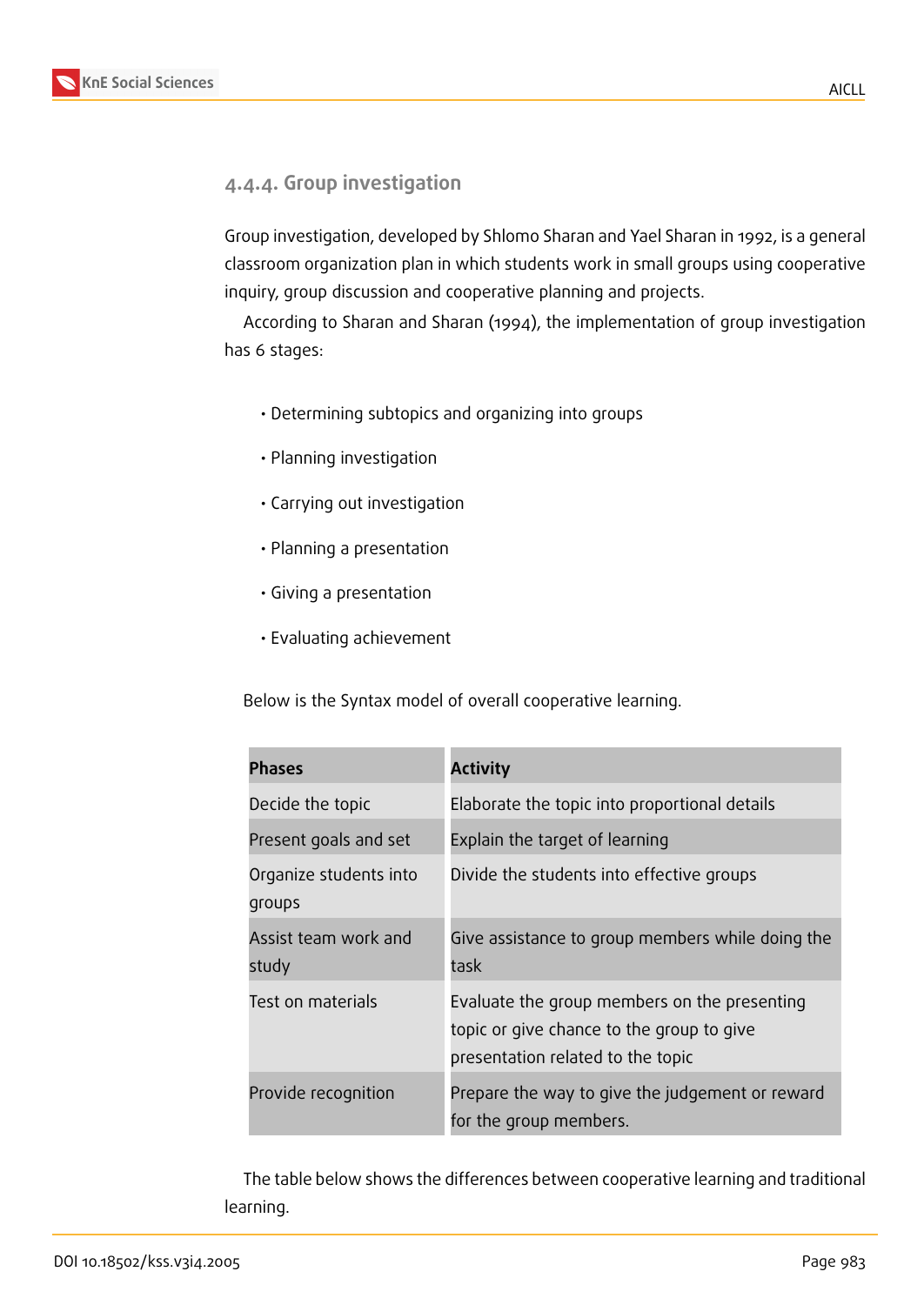

| <b>Cooperative Learning</b>                                                                                                                                                                                                                                 | <b>Traditional Learning</b>                                                       |  |
|-------------------------------------------------------------------------------------------------------------------------------------------------------------------------------------------------------------------------------------------------------------|-----------------------------------------------------------------------------------|--|
| Student - oriented                                                                                                                                                                                                                                          | Teacher-Oriented                                                                  |  |
| There is positive interdependence<br>among the group members as they help<br>and motivate one another to gain<br>promotive interaction.                                                                                                                     | The teacher tends to let students<br>dominate more as they work<br>independently. |  |
| There is individual accountability which<br>measures the concept mastery of each<br>individual, in this case the group is given themselves<br>feedback about its individuals' result so<br>they can find out who needs assistance<br>and who should assist. | The students work individually so<br>they need to be responsible for              |  |
| The group is heterogeneous whether in<br>academic ability, genders, races, ethnics,<br>etc.                                                                                                                                                                 | The group is homogeneous.                                                         |  |
| Develop leadership skill as the group<br>leader is chosen democratically or in<br>turns to give chance to all group<br>members to lead the group.                                                                                                           | No leadership skill is required.                                                  |  |
| Social skill is needed. It includes<br>leadership skill, communication skill,<br>people trust and conflict management<br>skill.                                                                                                                             | Social skill has no impact.                                                       |  |
| When the process of cooperative<br>learning is on, the teacher keeps on<br>observing the students and interfere in<br>case any problems occur.                                                                                                              | Students work independently<br>without any interference.                          |  |
| The emphasis of the learning goal is<br>interpersonal relationship for group<br>success.                                                                                                                                                                    | The emphasis of the goal is task<br>settlement.                                   |  |

Finally Cooperative learning outcome can be drawed as figure below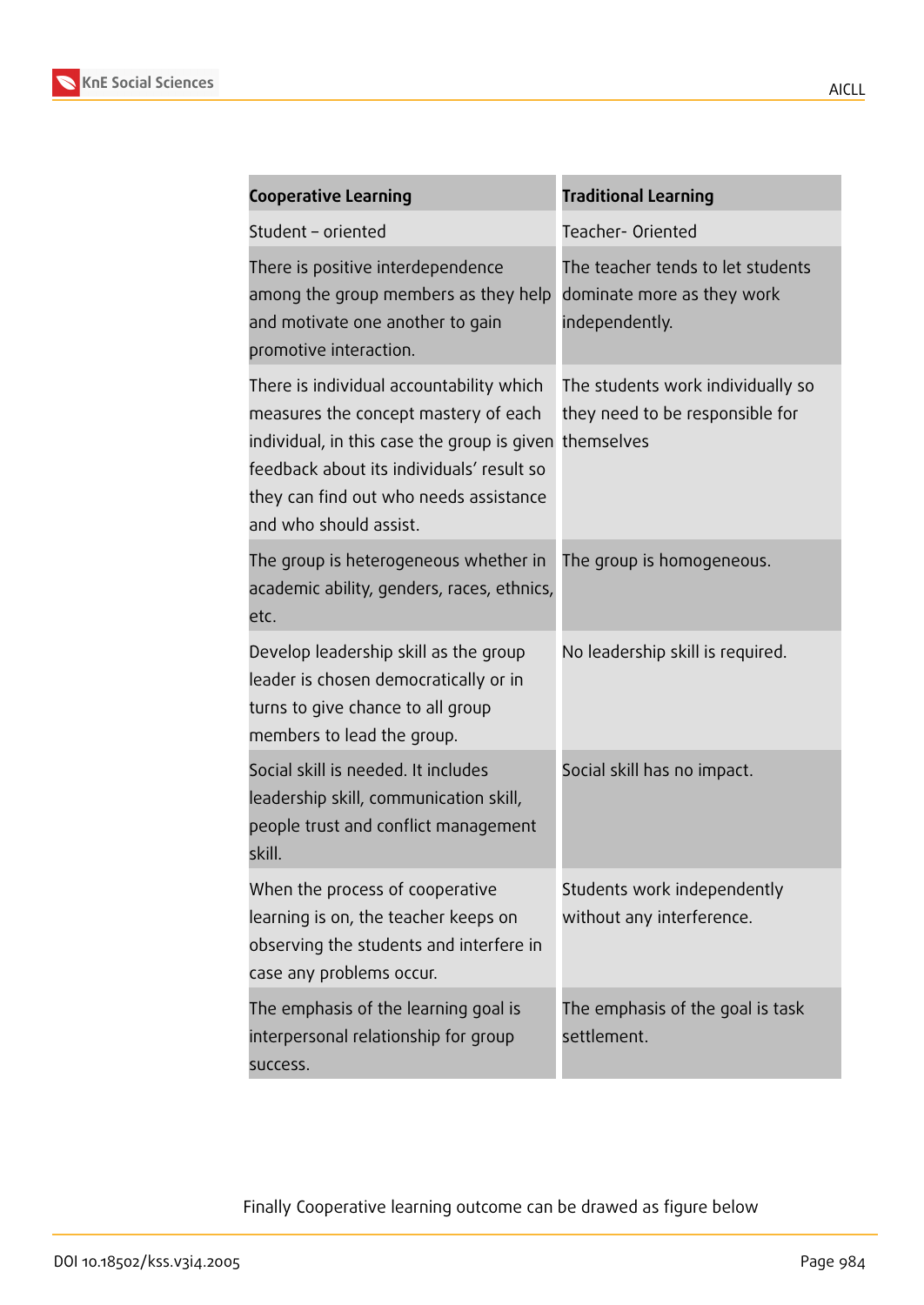

## **5. Conclusion**

Student-centered teaching approach is recommended to stimulate active learners develop social interaction among students in order to get high quality learning outcome in education reform. Cooperative learning is one of the alternative methods that can be implemented in order to build face to face communication that can create positive interaction among learners.

### **References**

- [1] Chan, K.W. (2004). *Teaching Strategies and Classroom Organization*. Hong Kong: The Hong Kong Institute of Education
- <span id="page-9-0"></span>[2] Johnson, D.W. & Johnson, R. T. (1998). *Learning together and alone: Cooperative, competitive, and individualistic learning (5th Ed.)*. Boston: Allyn & Bacon.
- [3] Kagan, S. (1989). The Structural Approach to Cooperative Learning. *Educational Leadership, Dec 89/ Jan 90*, 12-15.
- [4] Kagan, S.& Kagan, M. (1994). The structural approach: six keys to cooperative learning. In S. Sharan (ED.), *Handbook of Cooperative Learning Methods* (pp. 115 – 133). London: Greenwood
- [5] Piaget, J. (1959). *The Language and Thought of The Child (Vol. 5)*. Chicago: Psychology Press.
- [6] Pieget, J. & Vygotsky, Lev. (2017).'*Jean Piaget and Lev Vygotsky's Theories on Cognitive Development.* https://www.ukessays.com/essays/education/jean-piaget-and-levvygotskys-theories-on-cognitive-education-essay.php
- [7] Pieget, J. (1976). *Pieget's Theory*. In Pieget and his school (pp.11-23). Berlin Heidelberg: Springer.
- [8] Sanaky, Hujair H. (2006) *Metode dan Strategi Pembelajaran Berorientasi pada Pemberdayaan Peserta Didi*k